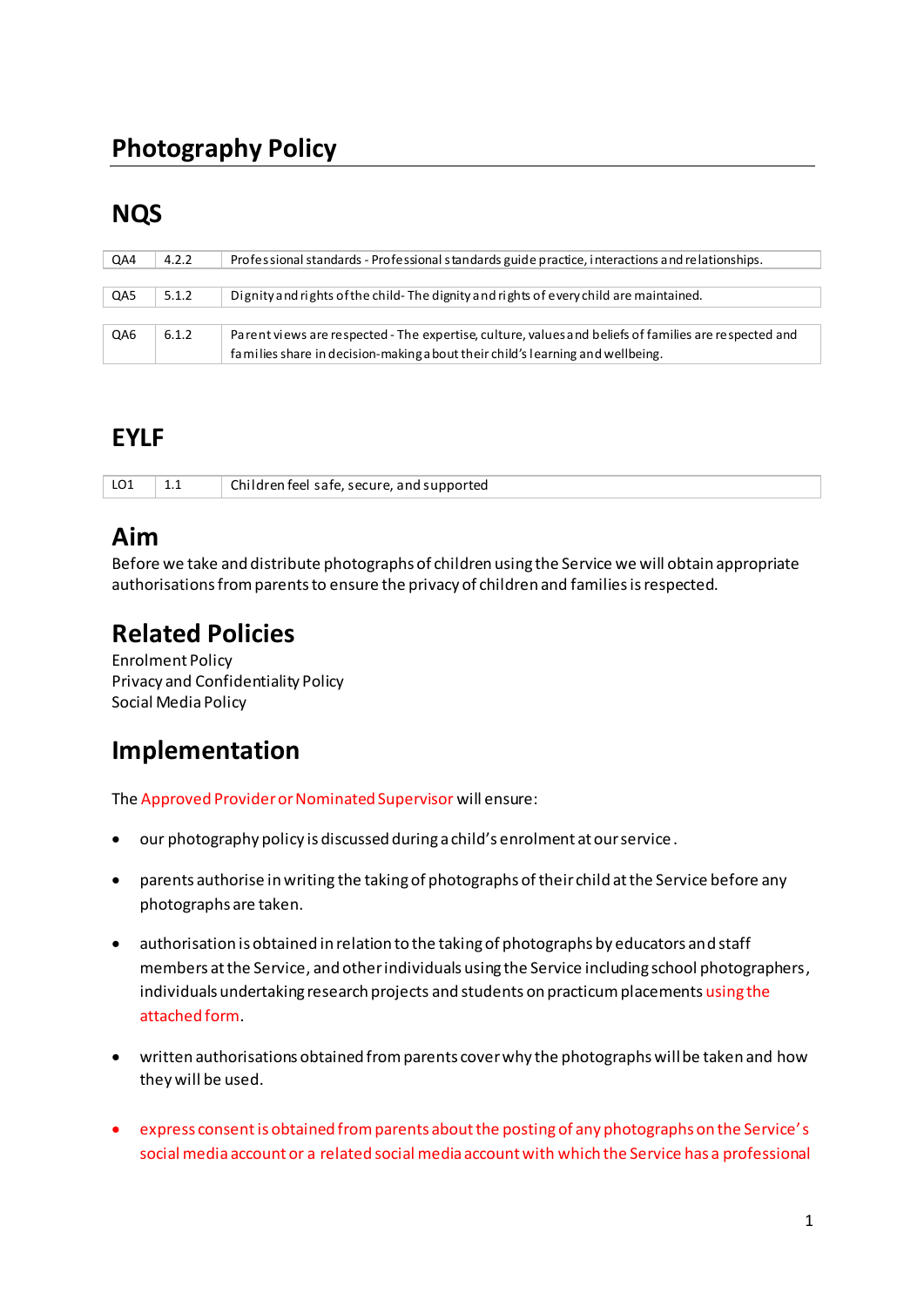relationship. Service photographs of children will not be posted on any social media forum if parental consent to this has not been obtained. Refer Social Media Policy for more information.

- express consent is obtained from parents before any photographs of their child are used to publicise the Service, or to support any research projects or study placements. Consent will be obtained for example, before any photographs are posted on the Service's website or included in brochures or media articles.
- parents/families are notified about the presence of school photographers, researchers and students on practicum placements before they take any photographs of the children.
- parents' wishes in relation to the taking of photographs of their children will be respected at all times and educators and staff do not photograph children where parents have not authorised the taking of photographs. This may require the child to be removed from group situations where photos will be taken.
- written authorisations obtained from parents include advice that parents may withdraw their authorisation to take photographs of their children at any time by advising the Nominated Supervisor in writing.

The Approved Provider or Nominated Supervisor will advise parents and families that:

- they may only photograph their own child at the Service unless given permission by another child's parent.
- we do not condone the display of photographs taken of children from other families on the internet.
- where parents have given permission for their child to be photographed by anyone other than a staff member or educator, the Service does not accept responsibility for the distribution or use of any photograph taken by the individual.

## **Sources**

**National Quality Standard Early Years Learning Framework** 

## **Review**

The policy will be reviewed annually by:

- Management
- Employees
- Families
- Interested Parties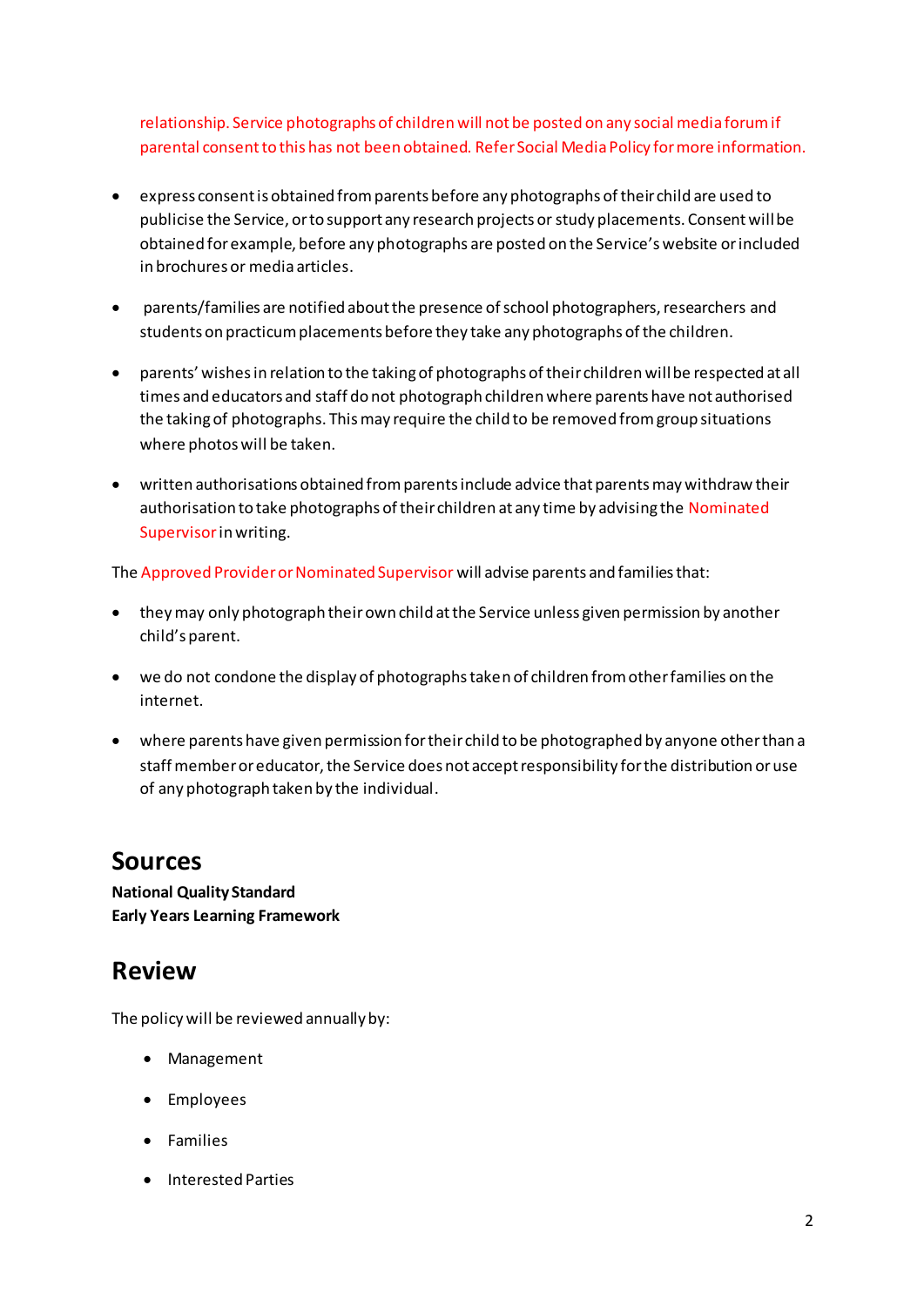**Reviewed: <insert date here> Date for next review: <insert date here>**